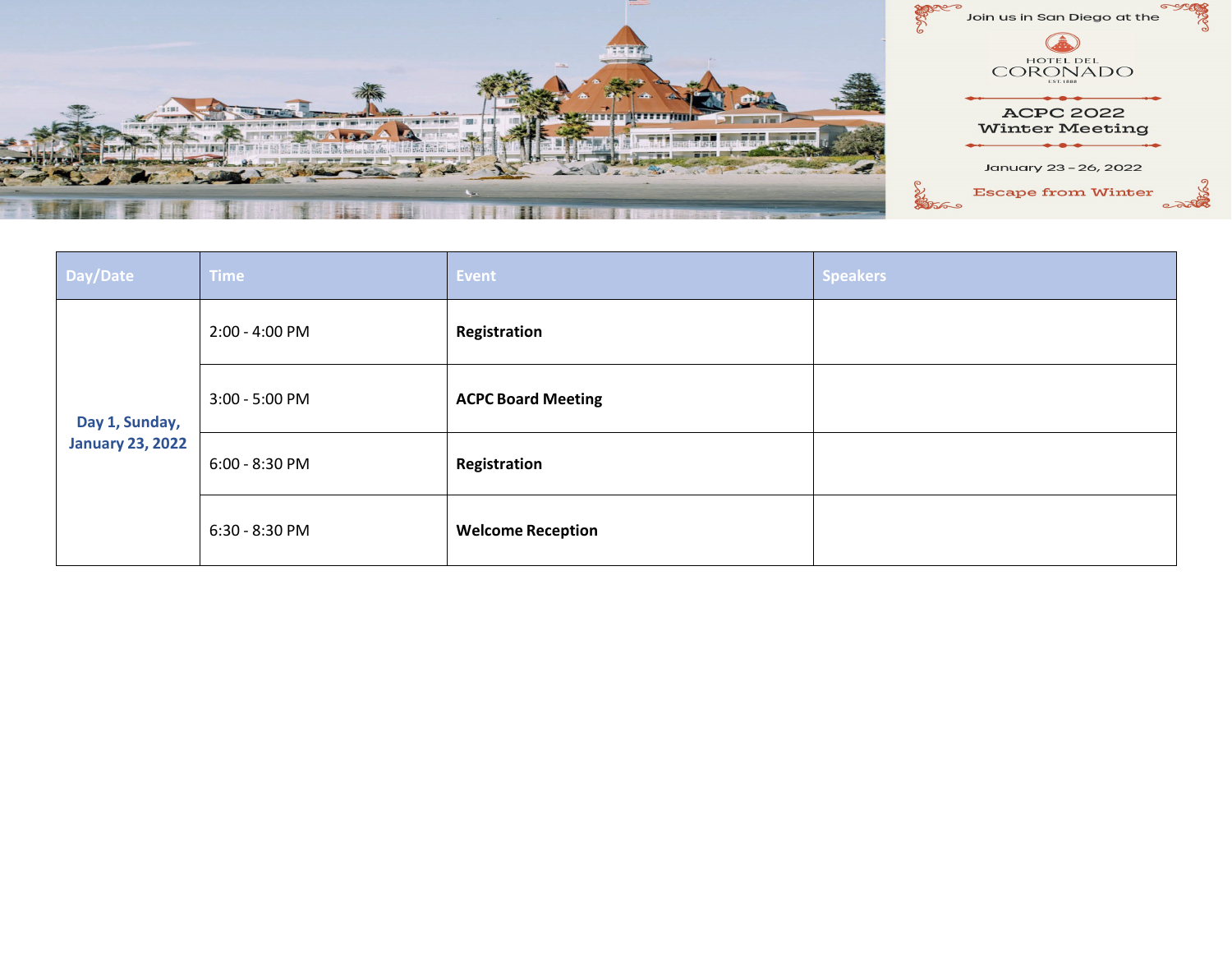

| Day/Date                | Time               | <b>Event</b>                                                                                                                                                                                                                                                                                                          | <b>Speakers</b>                                                                                                                                                                                         |
|-------------------------|--------------------|-----------------------------------------------------------------------------------------------------------------------------------------------------------------------------------------------------------------------------------------------------------------------------------------------------------------------|---------------------------------------------------------------------------------------------------------------------------------------------------------------------------------------------------------|
| Day 2, Monday,          | 6:30 AM - 12:00 PM | Registration                                                                                                                                                                                                                                                                                                          |                                                                                                                                                                                                         |
|                         | 7:00 - 8:30 AM     | <b>Breakfast</b>                                                                                                                                                                                                                                                                                                      |                                                                                                                                                                                                         |
|                         | $8:00 - 8:15$ AM   | <b>Welcome Remarks</b>                                                                                                                                                                                                                                                                                                | Bernie Zidar, ACPC President                                                                                                                                                                            |
|                         | $8:15 - 9:15$ AM   | The State of Patent Law from The Judicial<br>Perspective-A candid discussion with CAFC Judge<br>O'Malley as she prepares to retire from the<br>Bench.                                                                                                                                                                 | Moderator: Russ Slifer, Schwegman Lundberg &<br>Woessner; Speaker: Honorable Kathleen M.<br>O'Malley, U.S. Court of Appeals for the Federal<br>Circuit                                                  |
|                         | $9:15 - 10:15$ AM  | Appellate Court Practitioners View on the State<br>of IP Law - The interplay between in-house, trial<br>and appellate counsel in identifying policy and<br>legal issues that are ripe for development. The<br>panel will also discuss using amicus<br>briefs effectively as part of appellate litigation<br>strategy. | Moderator: David Simon, Sr. Vice President,<br>Intellectual Property, Salesforce; Panel: Kim<br>Schmitt, Intel Corporation; Mark Perry,<br>Gibson Dunn; John Vandenberg, Partner,<br>Klarquist Sparkman |
| <b>January 24, 2022</b> | 10:15 - 10:30 AM   | <b>Break</b>                                                                                                                                                                                                                                                                                                          |                                                                                                                                                                                                         |
|                         | 10:30 - 11:15 AM   | IP Operations: Todd Pleiness, Mahle                                                                                                                                                                                                                                                                                   | <b>Todd Pleiness</b>                                                                                                                                                                                    |
|                         | 12:30 - 5:00 PM    | <b>Optional Activity: Golf Outing at Coronado Golf</b><br>Course                                                                                                                                                                                                                                                      |                                                                                                                                                                                                         |
|                         | 12:45 - 4:00 PM    | <b>Optional Activity: San Diego Zoo: Behind the</b><br><b>Scenes Discovery Cart Tour</b>                                                                                                                                                                                                                              |                                                                                                                                                                                                         |
|                         | 1:00 - 2:30 PM     | <b>Optional: Benchmarking Roundtable Discussion -</b><br>-Recruitment and Compensation: Recent Member<br><b>Experiences &amp; Observations</b><br>-Inventor Rewards: Follow-up Discussion &<br><b>Statutory Compliance</b>                                                                                            |                                                                                                                                                                                                         |
|                         | $6:00 - 8:00$ PM   | Reception                                                                                                                                                                                                                                                                                                             |                                                                                                                                                                                                         |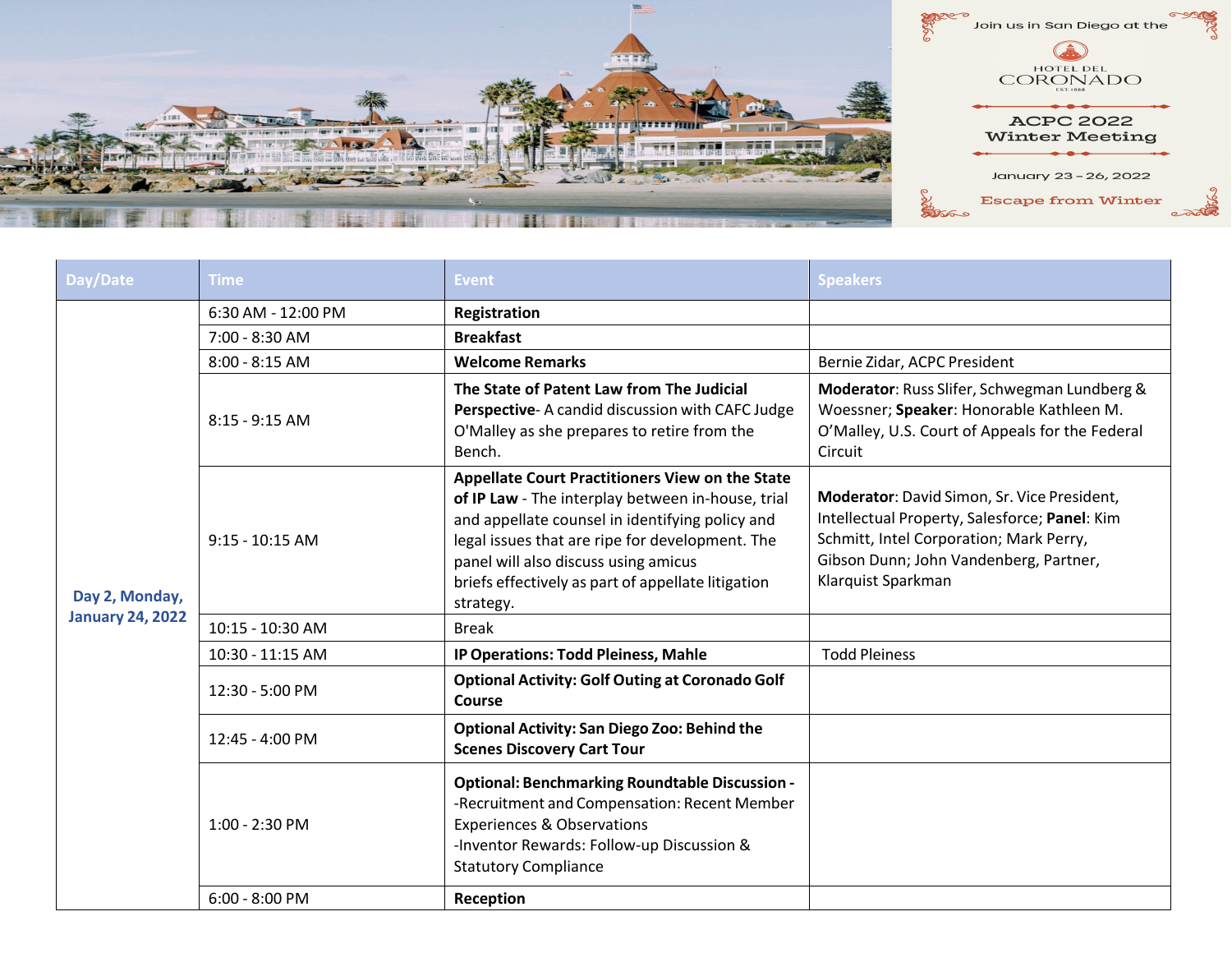

| Day/Date                | Time                 | <b>Event</b>                                                                                                                                                                                | <b>Speakers</b>                                                                                                                                                                                                                                                                                                                 |
|-------------------------|----------------------|---------------------------------------------------------------------------------------------------------------------------------------------------------------------------------------------|---------------------------------------------------------------------------------------------------------------------------------------------------------------------------------------------------------------------------------------------------------------------------------------------------------------------------------|
|                         | $6:30$ AM - 12:00 PM | Registration                                                                                                                                                                                |                                                                                                                                                                                                                                                                                                                                 |
|                         | 7:00 - 8:30 AM       | <b>Breakfast</b>                                                                                                                                                                            |                                                                                                                                                                                                                                                                                                                                 |
|                         | $8:00 - 8:15$ AM     | <b>Welcome Remarks</b>                                                                                                                                                                      | Bernie Zidar, ACPC President                                                                                                                                                                                                                                                                                                    |
|                         | $8:15 - 9:15$ AM     | International Patent Portfolios-When,<br>where and how to protect inventions<br>overseas while avoiding prosecution pitfalls                                                                | Moderator: George Kanabe, McAfee; Panel: Bill<br>Hunter, Fish & Richardson; Cyndi Wheeler,<br>Salesforce; Tim Loomis, Shumaker & Sieffert,<br>P.A.                                                                                                                                                                              |
|                         | $9:15 - 10:15$ AM    | Tools and Services for Your IP Operations -<br>Discussion of tools and services for IP<br>practitioners. Review of potential benefits and<br>drawbacks. Do they save you time and/or money? | Panel: Antun Peakovic, Schaeffler Group USA<br>Inc.; Aakash Parekh (Moderator),<br>SparkCognition; Tom Quinn, IP Attorney Hub                                                                                                                                                                                                   |
| Day 3, Tuesday,         | 10:15 - 10:30 AM     | <b>Break</b>                                                                                                                                                                                |                                                                                                                                                                                                                                                                                                                                 |
| <b>January 25, 2022</b> | 10:30 - 11:15 AM     | IP Operations: Geoff Shipsides, Bigfoot<br><b>Biomedical</b>                                                                                                                                | Geoff Shipsides                                                                                                                                                                                                                                                                                                                 |
|                         | $1:30 - 5:00$ PM     | <b>Optional Activity: USS Midway Tour</b>                                                                                                                                                   |                                                                                                                                                                                                                                                                                                                                 |
|                         | 1:00 - 2:30 PM       | <b>Optional: Inclusion &amp; Diversity Panel and</b><br>Networking, including discussion of "The<br><b>Diversity Pledge"</b>                                                                | Moderator: Elizabeth Lester, Assistant General<br>Counsel, Intellectual Property, Equifax; Panel:<br>Suzanne Harrison, Founder and Principal,<br>Percipience, LLC and USIPA, Diversity & Inclusion;<br>Sunjay Mohan, VP, Global Head of Patents and<br>Trademarks, SAP; John Mulgrew, VP of<br>Intellectual Property,<br>Lenovo |
|                         | $6:30 - 9:00$ PM     | <b>Reception and Awards Dinner</b>                                                                                                                                                          |                                                                                                                                                                                                                                                                                                                                 |